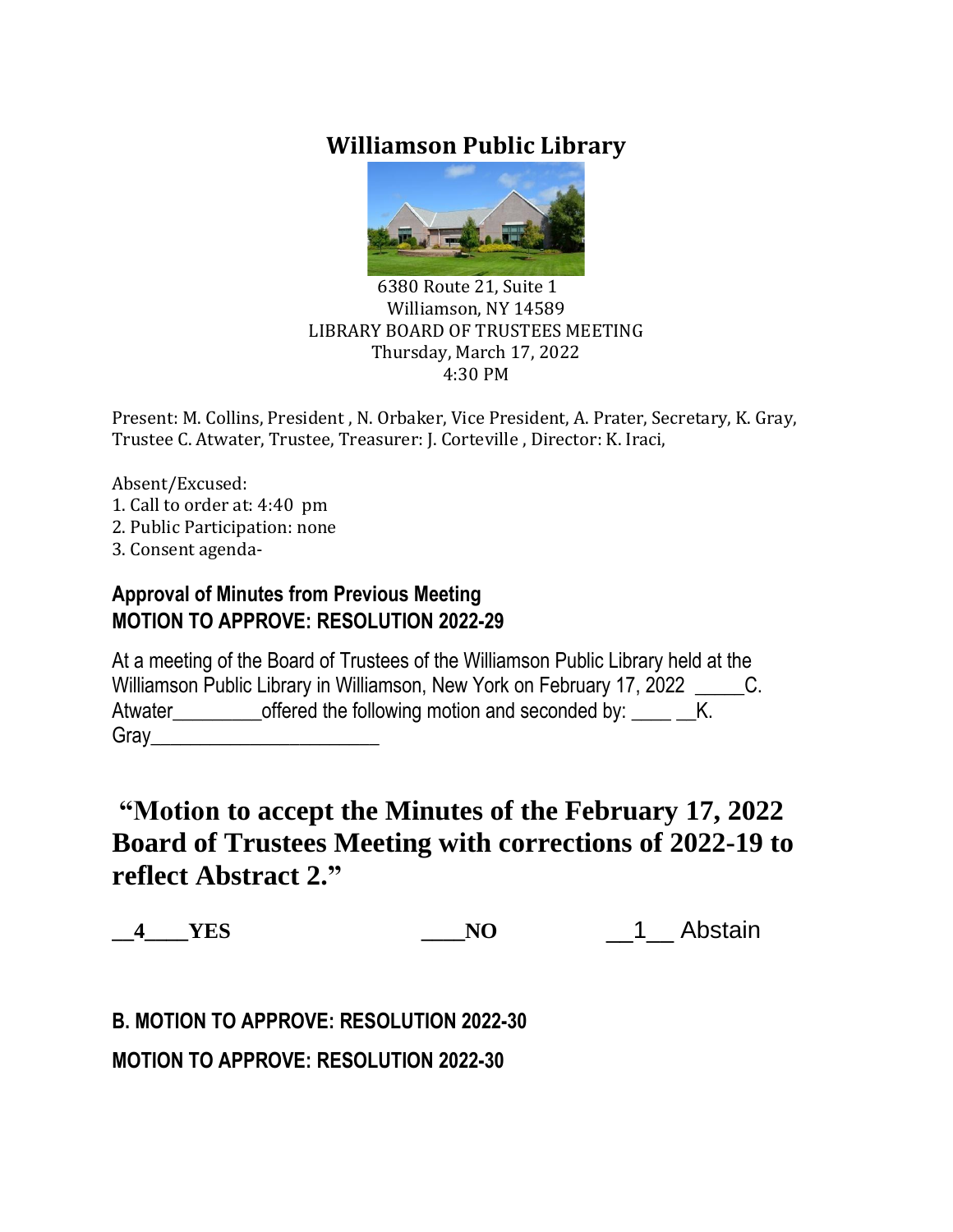|         | At a meeting of the Board of Trustees of the Williamson Public Library held at the |    |
|---------|------------------------------------------------------------------------------------|----|
|         | Williamson Public Library in Williamson, New York on March 17, 2022                |    |
| Orbaker | offered the following motion and seconded by:                                      | Α. |
| Prater  |                                                                                    |    |

**"Audit and Approval of bills, bill payment, payrolls, compensated time off and payroll change and benefits:**

Motion to certify the Board auditing and approval of

- 1) Payment of Bills and Check Signing for 2022 Abstract (3) Prior to Payment Totaling: \$3881.77
- 2) Electronic and Pre-Payment of Payroll, Payroll Processing fees, Employee Benefits and compensated time off for Payrolls 5 and 6 for 2022

Totaling: \$23,060.12

5) Transfer of \$25,000 from Chase Operating to the Chase Payroll account for payroll and benefit expenditures for Payrolls #7 and Payroll #8. Transfer of \$5,000 from the Operating Account to the voucher account to cover the warrant of bills on Abstract 4 (2022). Transfer of \$25,000 from the CNB Operating Account to the Chase Operating Account.

- a) Chase Bank and Canandaigua National Bank Statements for February 2022
- b) Payroll Change for Payrolls 5 and 6 (2022).
- c) Journal Change Entry report for February 17,2022-March 17, 2022.
- d) February Collateralization Statement for Canandaigua National Bank and Trust "

**EXECUTE:**  $\overline{O}$  **NO Abstaining** 

#### **3. Reports to the Board**

a. Treasurer's Report

## **MOTION TO APPROVE: RESOLUTION 2022-31**

At a meeting of the Board of Trustees of the Williamson Public Library held at the Williamson Public Library in Williamson, New York on March 17,2022 \_\_\_\_C. Atwater\_\_\_\_\_\_\_\_\_\_\_\_\_\_\_\_\_\_\_offered the following motion and seconded by: \_\_\_\_ \_\_\_N. Orbaker

**"To approve the March 2022 Treasurer's Report."**

**\_\_\_5\_\_\_YES \_\_\_0 \_\_\_NO** \_\_\_\_ Abstaining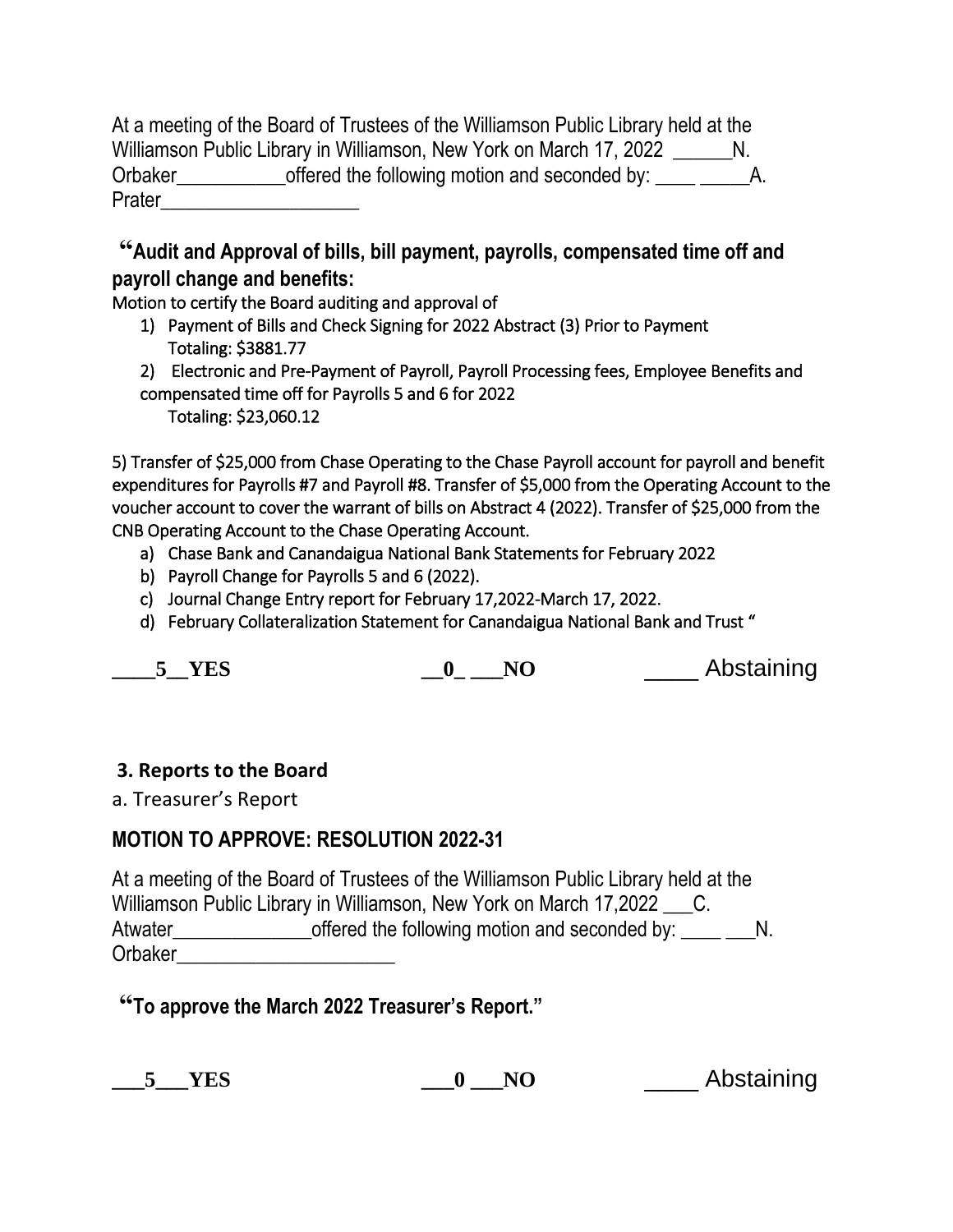#### **b. Director's Report**

### **MOTION TO APPROVE: RESOLUTION 2022-32**

At a meeting of the Board of Trustees of the Williamson Public Library held at the Williamson Public Library in Williamson, New York on March 17, 2022 C. Atwater\_\_\_\_\_\_offered the following motion and seconded by: \_\_\_\_ \_N. Orbaker\_\_\_\_\_\_\_\_\_\_\_\_\_\_\_\_\_\_\_\_\_\_\_

## **"To approve the March 2022 Director's Report."**

**\_\_\_5\_\_\_YES \_\_\_0 \_\_\_NO** \_\_\_\_ Abstaining

#### **4. Old Business**

#### **A. Building**

### **b. 2021 AUD Annual Report MOTION TO APPROVE: RESOLUTION 2022-33**

At a meeting of the Board of Trustees of the Williamson Public Library held at the Williamson Public Library in Williamson, New York on March 17, 2022 \_\_\_\_\_\_\_\_\_\_\_\_ A. Prater\_\_\_\_\_\_\_\_\_\_\_\_offered the following motion and seconded by: \_\_\_\_ \_\_\_\_\_\_K.  $Gray$ 

**"To approve the attached updated 2021 AUD and its filing with the NYS Comptroller this document replaces the AUD reviewed by the Board in February and is the official document filed with the state."**

**\_\_\_\_5\_\_YES \_\_\_0 \_\_\_NO** \_\_\_\_ Abstaining

## **c. Bids for 2022-2023 Cleaning Services MOTION TO APPROVE: RESOLUTION 2022-34**

|                | At a meeting of the Board of Trustees of the Williamson Public Library held at the |  |
|----------------|------------------------------------------------------------------------------------|--|
|                | Williamson Public Library in Williamson, New York on March 17, 2022                |  |
| <b>Orbaker</b> | offered the following motion and seconded by:                                      |  |
| Atwater        |                                                                                    |  |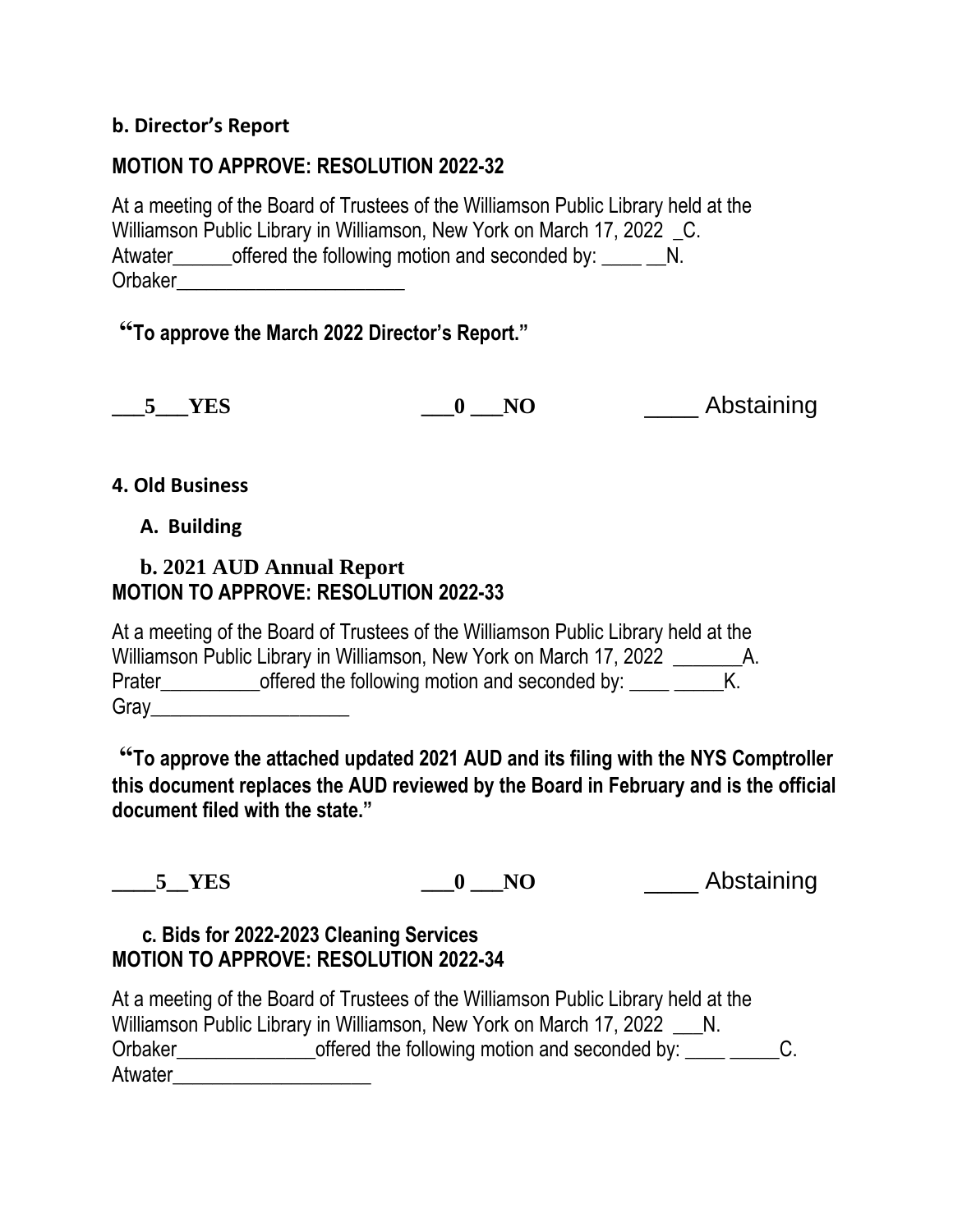**"To approve Williamson Public Library received two bids for cleaning services for April 1, 2022-March 31, 2023 and the acceptance of the bid from Coverall Services, Inc. as the lowest bidder."**

**\_\_\_5\_\_\_YES \_\_\_0 \_\_\_NO** \_\_\_\_ Abstaining

#### **d. Digital Equity Booth**

## **MOTION TO APPROVE: RESOLUTION 2022-35**

At a meeting of the Board of Trustees of the Williamson Public Library held at the Williamson Public Library in Williamson, New York on March 17, 2022 A. Prater\_\_\_\_\_\_\_\_\_\_\_\_\_\_\_\_offered the following motion and seconded by: \_\_\_\_\_\_\_\_\_\_\_\_K. Gray\_\_\_\_\_\_\_\_\_\_\_\_\_\_\_\_\_\_\_\_

**"To approve closing the Library to the public during the install of a Digital Equity Booth via grant funding from the Rochester Regional Library Council. The projected install date is in May and will most likely result in the Library closing for the morning or afternoon for work crews."**

**\_\_\_\_5\_\_YES \_\_\_ 0\_\_\_NO** \_\_\_\_ Abstaining

## **5. New Business**

## a. PLS HR Works Employee Handbook

## **MOTION TO APPROVE: RESOLUTION 2022-36**

At a meeting of the Board of Trustees of the Williamson Public Library held at the Williamson Public Library in Williamson, New York on March 17, 2022 \_\_\_\_\_\_\_\_\_K. Gray\_\_\_\_\_\_\_\_\_\_\_\_\_offered the following motion and seconded by: \_\_\_\_\_ \_\_\_\_\_\_\_N. Orbaker

**"To approve merging the current Williamson Public Library Policy handbook with the HR Works Template developed for the Pioneer Library System for Member Libraries for Board review and approval in April."**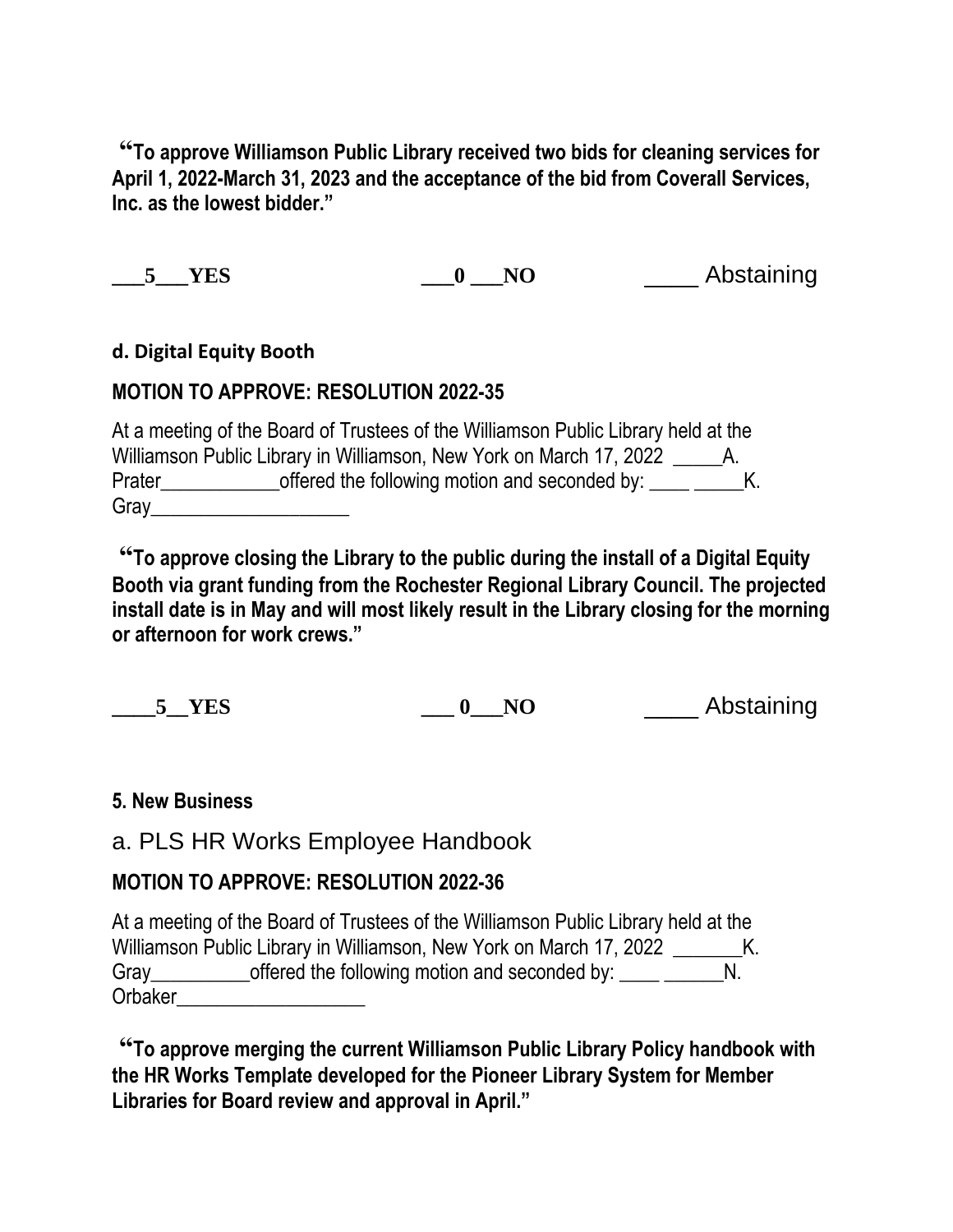| <b>YES</b> | N <sub>O</sub> | Abstaining |
|------------|----------------|------------|
|            |                |            |

## b. 2021 Annual Report to the Community **MOTION TO APPROVE: RESOLUTION 2022-37**

At a meeting of the Board of Trustees of the Williamson Public Library held at the Williamson Public Library in Williamson, New York on March 17, 2022 \_\_\_\_\_\_\_\_C. Atwater\_\_\_\_\_\_\_\_\_\_\_\_\_\_\_offered the following motion and seconded by: \_\_\_\_\_\_\_\_\_\_K.  $Gray$ 

**"To approve the attached 2021 Annual Report to the Community."**

**5 YES 0 NO Abstaining** 

## c. 2023 TAX Cap

## **MOTION TO APPROVE: RESOLUTION 2021-38**

|         | At a meeting of the Board of Trustees of the Williamson Public Library held at the |
|---------|------------------------------------------------------------------------------------|
|         | Williamson Public Library in Williamson, New York on March 17, 2022 _______C.      |
| Atwater | offered the following motion and seconded by: A.                                   |
| Prater  |                                                                                    |

**"Motion to approve**: **Whereas the adoption of the 2023 budget for the Williamson Public Library may require a tax levy increase that exceeds the tax cap imposed by state law as outlined in General Municipal Law Section 3**‐**c adopted in 2011; and Whereas, General Municipal Law Section 3**‐**c** expressly permits the library board to override the tax levy limit by a resolution approved by a vote **of sixty percent of qualified board members; now therefore be it resolved, that the Board of Trustees of the Williamson Public Library voted and approved \_\_not\_\_\_ to exceed the tax levy limit** for the 2023 Budget year by at least sixty percent of the board of trustees as required by state law **on March 17, 2022."**

\_5\_\_YES \_\_0\_\_\_NO \_\_\_\_\_\_\_ Abstaining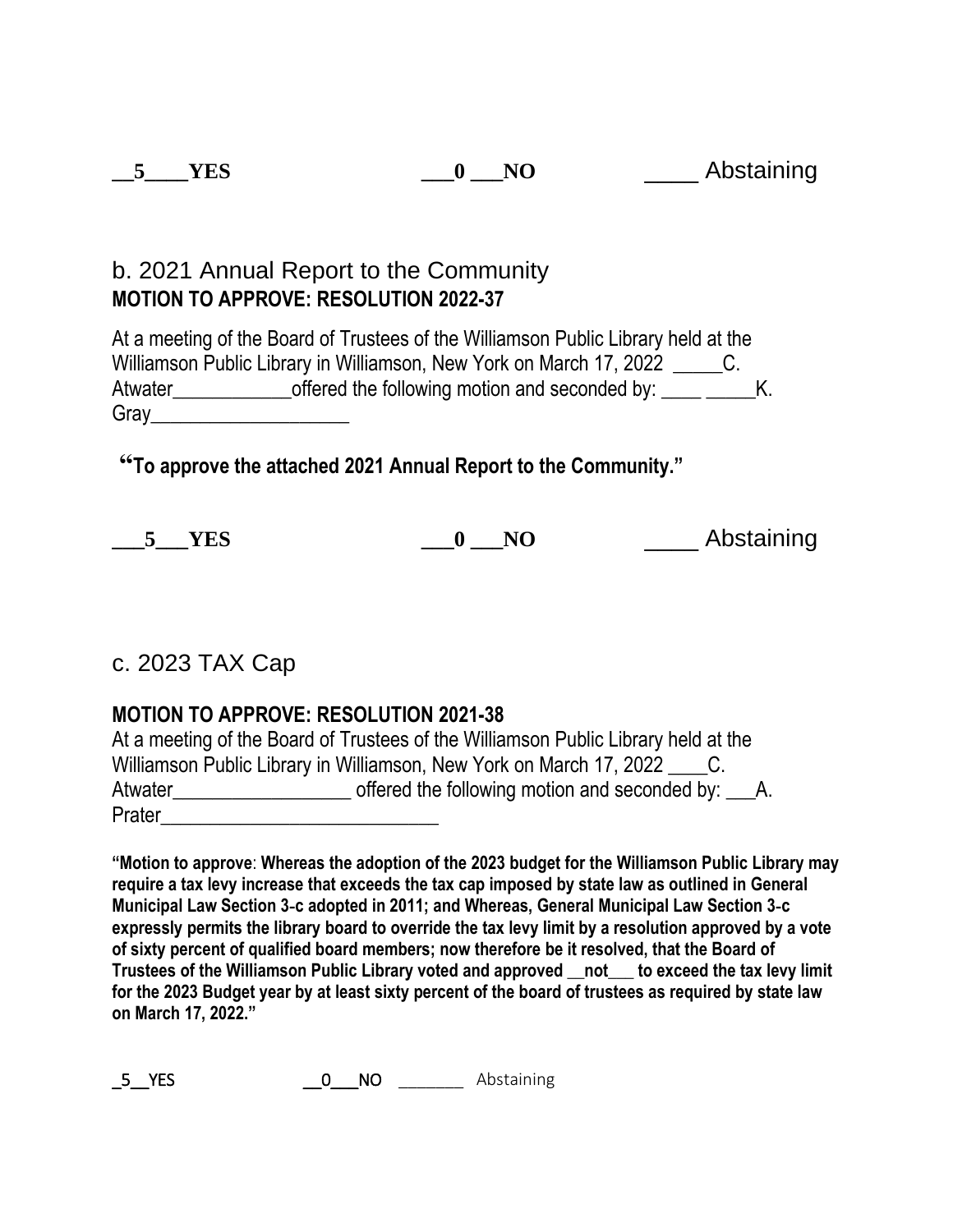#### Roll Call Vote:

| <b>Vote Order</b> | <b>Board Member</b>              | Yes, No, Abstain, Absent          |
|-------------------|----------------------------------|-----------------------------------|
|                   | <b>Michael Collins</b>           | Yes                               |
| 2                 | Nancy Orbaker                    | Yes                               |
| 3                 | Amy Prater                       | Yes                               |
| $\overline{4}$    | Kathryn Gray                     | Yes                               |
| 5                 | <b>Caleb Atwater</b>             | Yes                               |
|                   | Total Approved: _______5________ | Total Denied: 0<br>Total Abstain: |

## **d. 2023 Budget MOTION TO APPROVE: RESOLUTION 2022-39**

|         | At a meeting of the Board of Trustees of the Williamson Public Library held at the |  |
|---------|------------------------------------------------------------------------------------|--|
|         | Williamson Public Library in Williamson, New York on March 17, 2022                |  |
| Atwater | offered the following motion and seconded by:                                      |  |
| Gray    |                                                                                    |  |

**"**W**hereas, the adoption of the budget for the Williamson Public Library does NOT require a tax levy increase that exceeds the tax cap imposed by state law as outlined in General Municipal Law now therefore be it**

**Resolved, that the Board of Trustees of the Williamson Public Library voted NOT to exceed the tax levy limit for 2023 and the Williamson Central School District, Wayne County, New York, be authorized to levy taxes in the amount of \$438,096 for the annual support of the Williamson Public Library, Williamson, New York and pay over such monies to the trustees of the Williamson Public Library for library services by December 2022 for the benefit of residents of the School District for the 2023 fiscal year."**

Roll Call Vote:

| <b>Vote Order</b> | <b>Board Member</b>    | Yes, No, Abstain, Absent |
|-------------------|------------------------|--------------------------|
|                   | <b>Michael Collins</b> | Yes                      |
|                   | Nancy Orbaker          | Yes                      |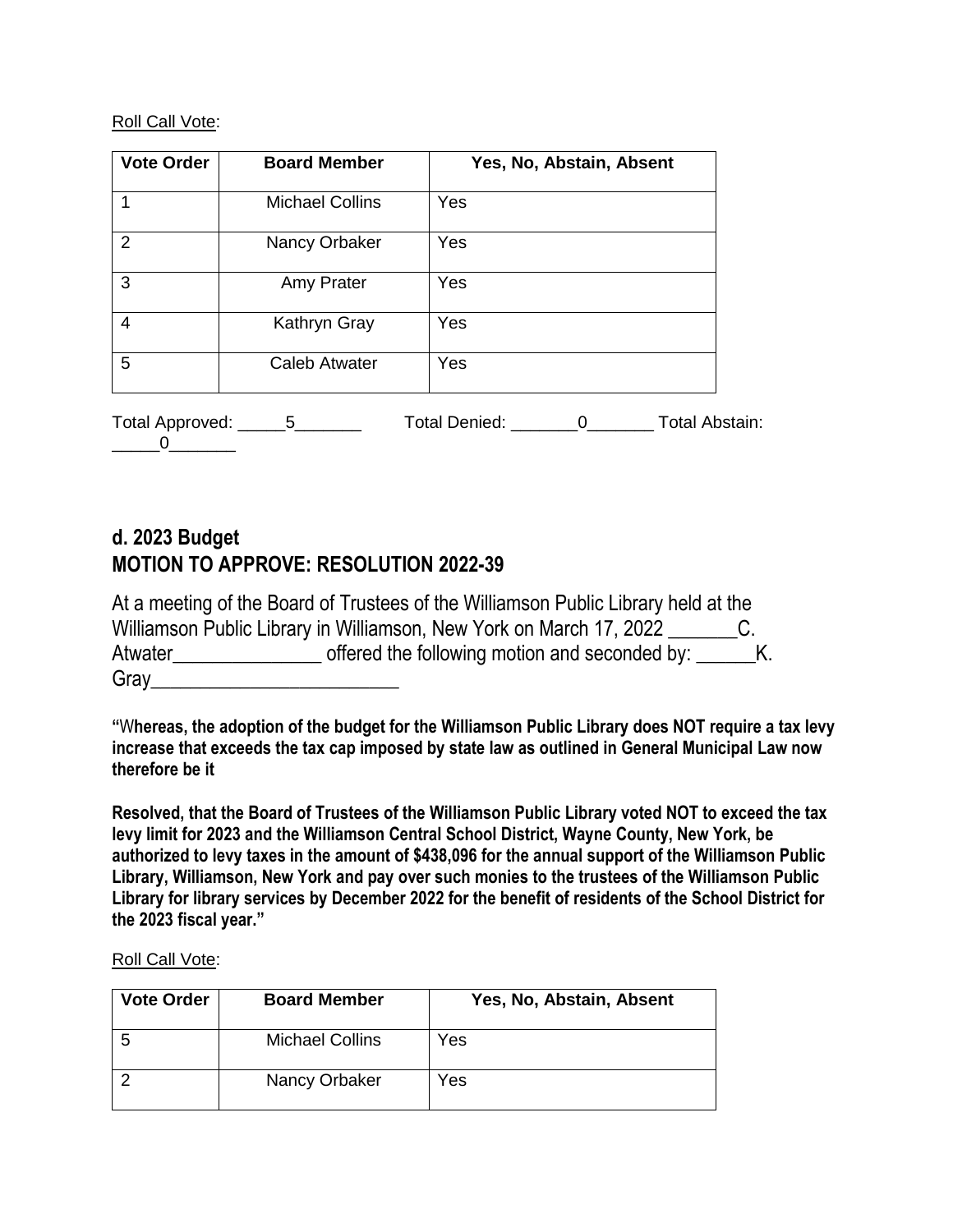|                           | Amy Prater           | Yes             |                       |
|---------------------------|----------------------|-----------------|-----------------------|
|                           | Kathryn Gray         | Yes             |                       |
| -3                        | <b>Caleb Atwater</b> | Yes             |                       |
| Total Approved: _______5_ |                      | Total Denied: 0 | <b>Total Abstain:</b> |

## e. Pioneer Library System Assistive Technologies Grant **MOTION TO APPROVE: RESOLUTION 2021-40**

At a meeting of the Board of Trustees of the Williamson Public Library held at the Williamson Public Library in Williamson, New York on March 17, 2022 \_\_\_A. Prater\_\_\_\_\_\_\_\_\_\_\_\_\_\_\_\_\_\_\_ offered the following motion and seconded by: N. Orbaker

**"Motion to approve** the acceptance of a PLS Assistive Technologies Grant for \$1,828 to purchase the attached as part of the grant requirements to be incorporated into the workstation as part of the Digital Equity Booth to assist low vision patrons in navigating the internet and to making available via loan a Handheld Video Magnifier**."**

**\_5\_\_YES \_\_\_0\_\_NO** \_\_\_\_\_\_\_ Abstaining

f. Foundation Funds

## **MOTION TO APPROVE: RESOLUTION 2021-41-TABLED until it can be determined if the allocation is annual or in perpetuity. Kim will reach out to PLS to clarify.**

At a meeting of the Board of Trustees of the Williamson Public Library held at the Williamson Public Library in Williamson, New York on March 17, 2022 \_\_\_\_\_\_\_\_\_\_\_\_\_\_\_\_\_\_\_\_\_\_ offered the following motion and seconded by:

**"Motion to approve** allocating \_\_\_\_\_\_\_\_\_\_\_\_\_\_\_\_ of the Tummonds Fund grant for the purchase of PLS Overdrive titles as per the attached guidelines and PLS agreement**."**